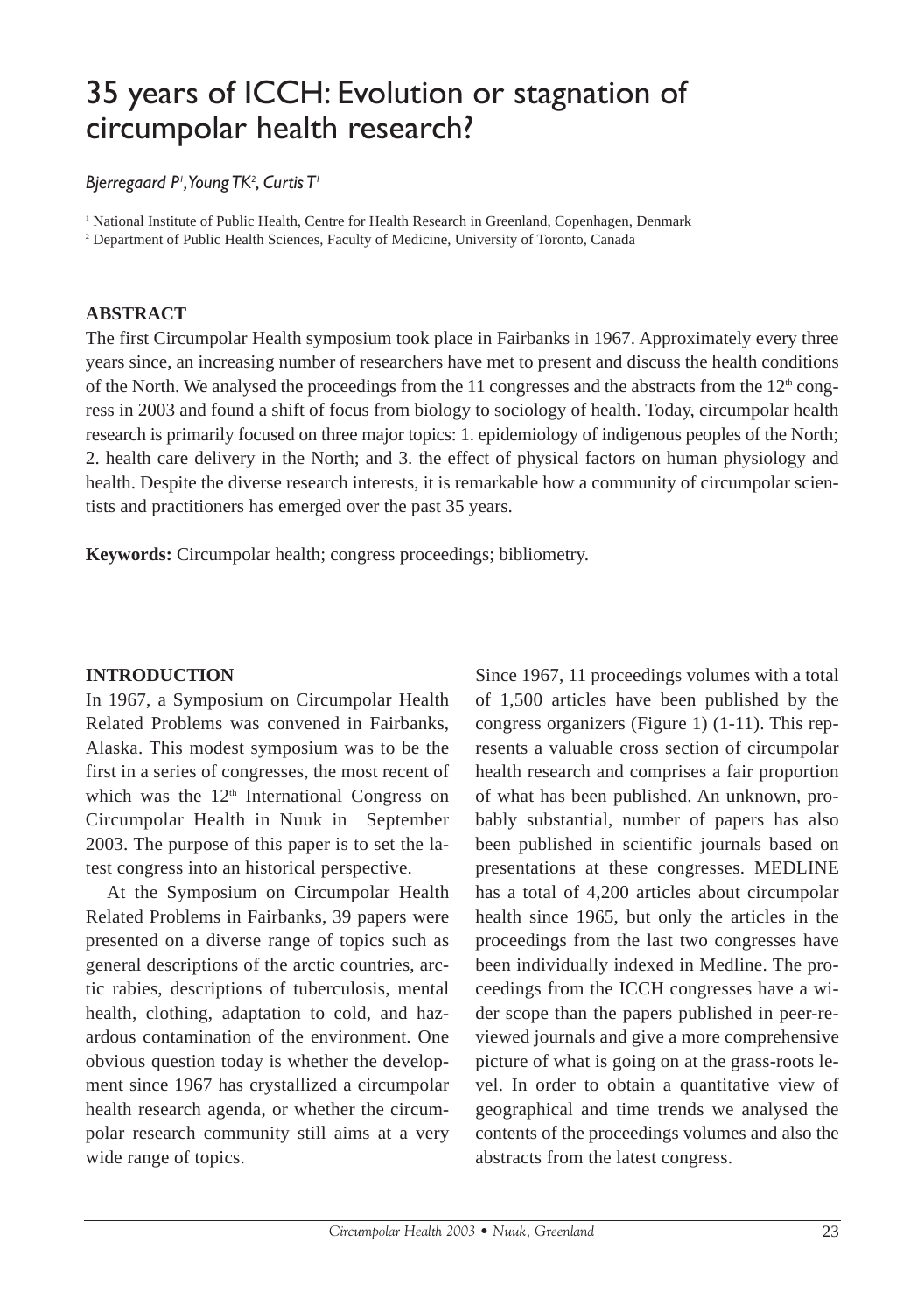### **ENVIRONMENTAL HEALTH BUSINESS COMPARISHED**



# Acta socio-medica Scandinavica

PROTEEDINGS OF THE STOUND INTERNATIONAL SYMPOSICAL ON CIRCUMPIOLAR MEALTH OREL FNEMD, JONE 21-24, 1971.

Supplement 6, 1972



Proceedings of the Sixth International Symposium on Circumpolar Health

> Edited By Robert Fortuine



### **Circumpolar Health 81**

**Proceedings of 5th International Symposium** on Circumpolar Health

Eds.: Bent Harvald & J.P. Hart Hansen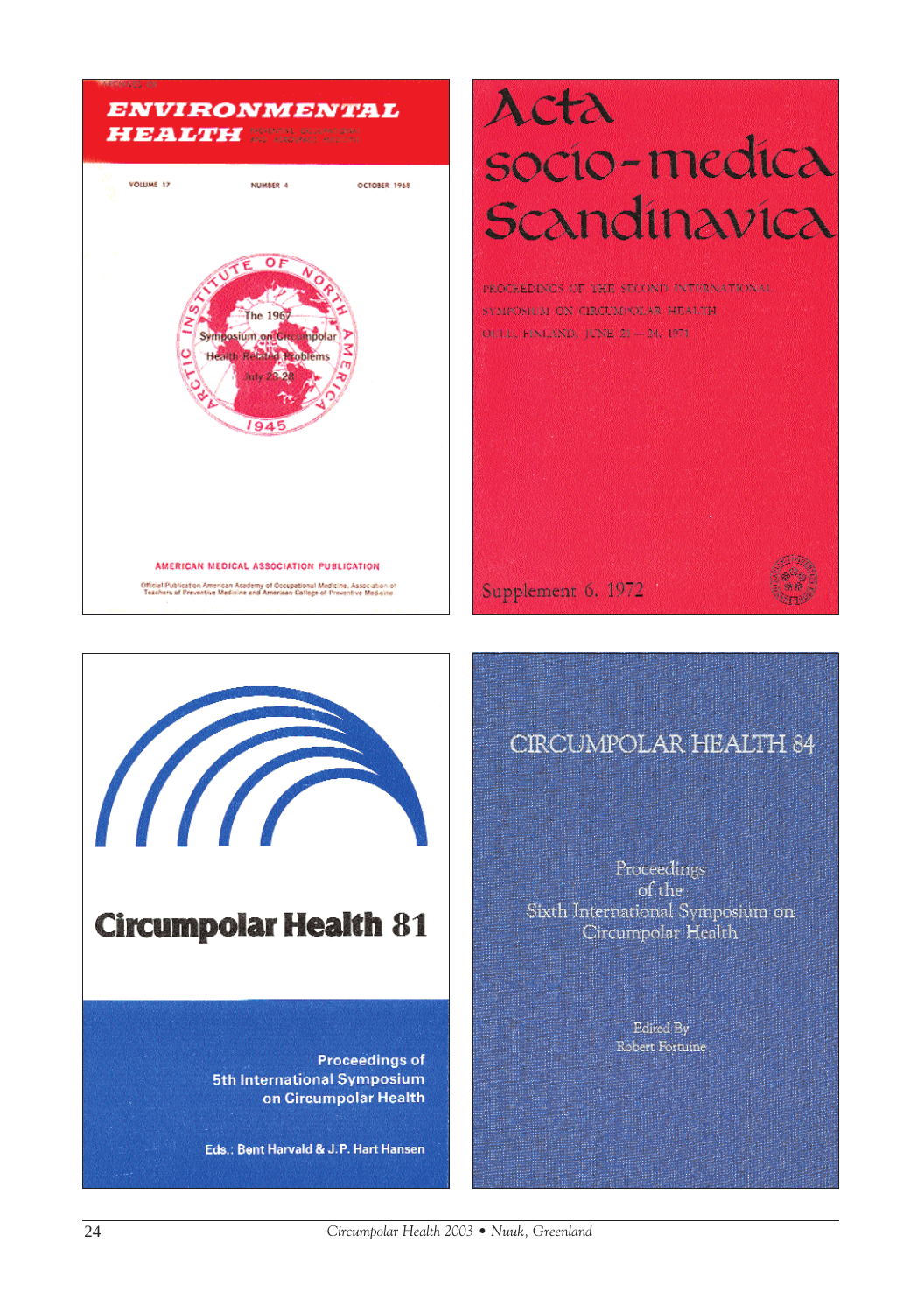

# **SCIENTIFIC AND TECHNICAL PROGRESS** AND CIRCUMPOLAR HEALTH MOROCMEMPC **YHIAMEEKININ NPOTPEGG** HAH

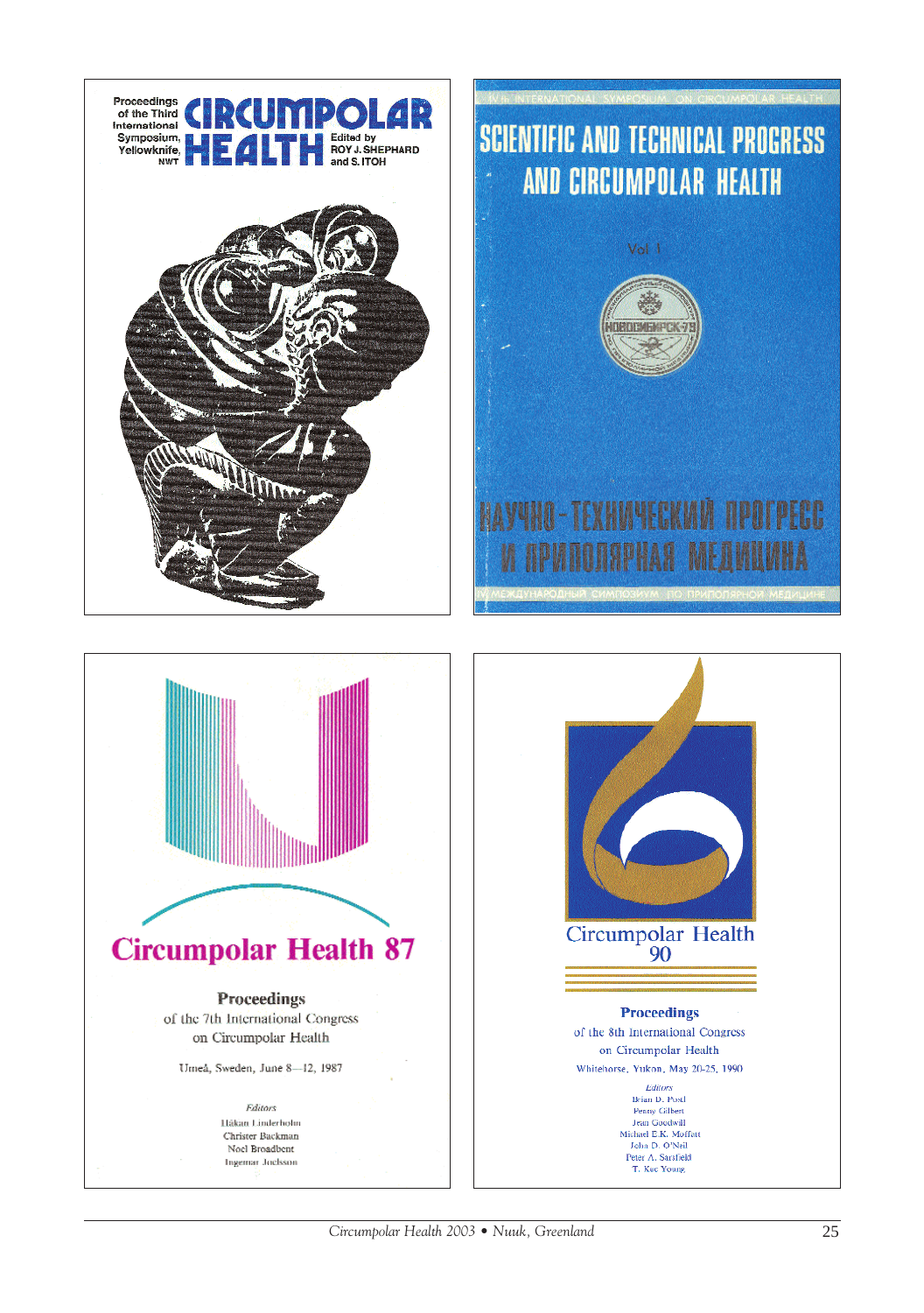

Stefán B. Sigurðsson Mikael M. Karlsson Jóhann Axelsson

# **Circumpolar Health 96**



### **Proceedings**

of the **Tenth International Congress** on Circumpolar Health

May 19-24, 1996 · Anchorage, Alaska

**Editors**  ${\bf Robert Fortuine+George~A.~Convay}$ Cynthia D. Schraer - Michael J. Dimino - Carl M. Hild **Juli Braund-Allen** 



Figure 1. Covers of 11 proceedings volumes from 1968 to 2001.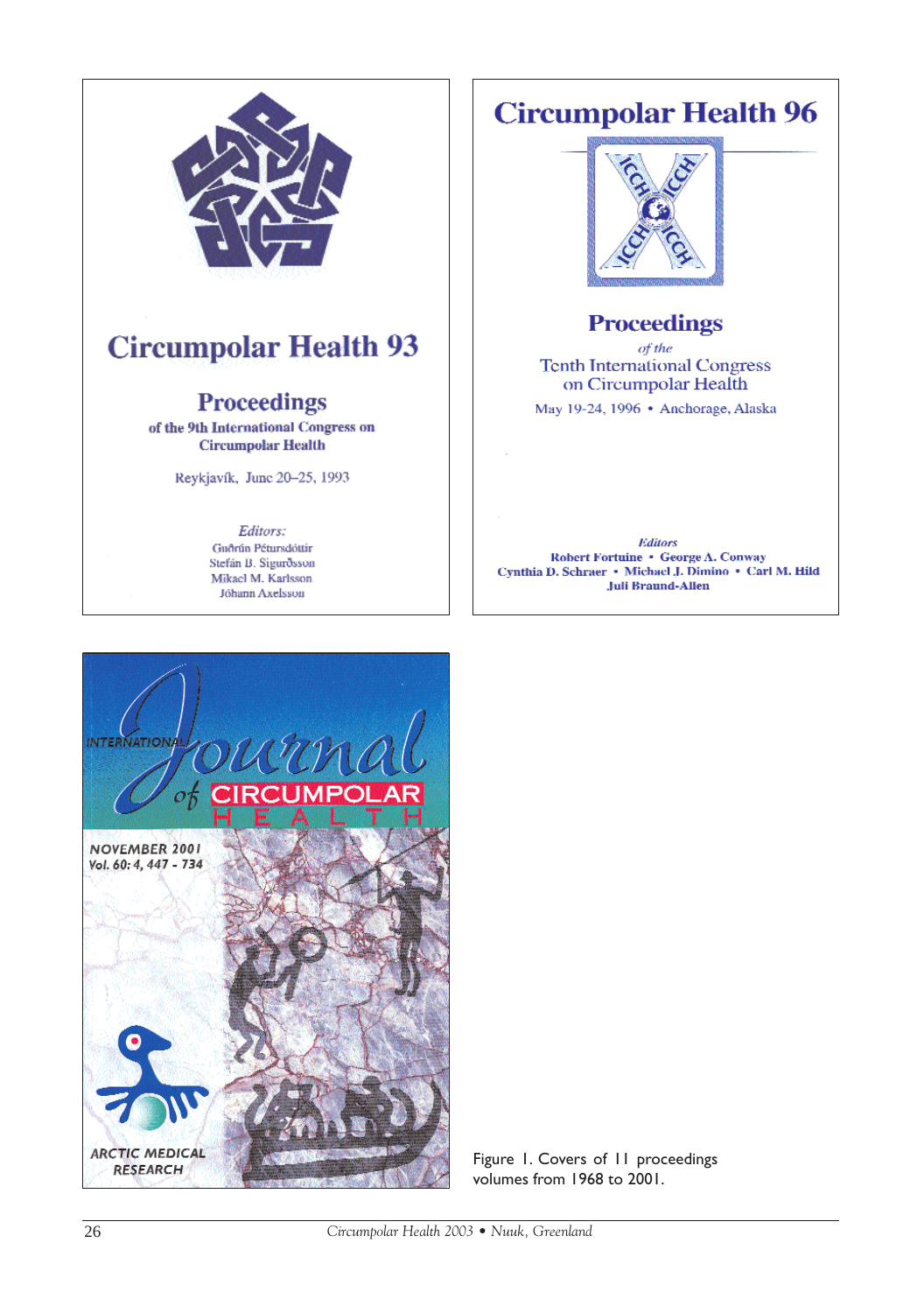### **METHODS**

We had access to the printed proceedings from 10 of the 11 previous congresses and to the abstracts from the congresses in Novosibirsk in 1978 and in Nuuk in 2003. A total of 1,500 articles or abstracts from the previous congresses and 201 from the 2003 congress were classified according to four dimensions:

- 1. is the article about indigenous peoples' health?
- 2. the type of research (basic biomedical, clinical, health services research, population health)
- 3. the disease or health problem addressed
- 4. risk factors (if any)

All items were initially coded separately by two of the authors (PB and TKY), while the third author compared the two basic codings and solved discrepancies by referring to the text of the articles and/or discussing with the primary coders.

### **RESULTS**

The contributions were not of uniform style across the proceedings volumes. The two extremes were the Novosibirsk congress in 1978 which had abstracts only of an average size of 1.1 page per article, while the proceedings from the Harstad congress in 2000 were full length, peer-reviewed ar-

> ticles. The remainder of the proceedings had articles of an intermediate size, compatible with the concept of a short paper or extended abstract (Table I). The coverage of the proceedings, i.e. the number of articles relative to the registered abstracts shows a clearly decreasing trend from 100% coverage in 1971 to 22% in 2000. This is probably part of a global trend towards protection of good results for publication as peer-reviewed articles in high impact journals that confer prestige and attract research funds. Unfortunately for an analysis such as the present one, this makes the establishment of time trends regarding research topics very unreliable.

> The quantitative development of the congresses is best measured by the number of presentations and participants. The number of participants is not available, but from Table 1 it is seen that from a modest start the number of presentations increased to over 200 already from the mid-1970s. After a peak in 1996, the number of

**Table I.**Number of articles and number of registered abstracts, and length of papers in the proceedings from 11 circumpolar health congresses.

| Year | Venue        | No. of   | Total |           | Registered Coverage: | Pages per |
|------|--------------|----------|-------|-----------|----------------------|-----------|
|      |              | articles | pages | abstracts | articles/            | article   |
|      |              |          |       |           | abstracts            |           |
| 1967 | Fairbanks    | 39       | 229   | n/a       |                      | 5.9       |
| 1971 | Oulu         | 32       | 250   | 32        | 100%                 | 7.8       |
| 1974 | Yellowknife  | 99       | 664   | 175       | 57%                  | 6.7       |
| 1978 | Novosibirsk* | 237      | 259   | 237       |                      | IJ        |
| 1981 | Copenhagen   | 158      | 632   | 190       | 83%                  | 4.0       |
| 1984 | Anchorage    | 106      | 450   | 230       | 46%                  | 4.2       |
| 1987 | Umeå         | 178      | 704   | 326       | 55%                  | 4.0       |
| 1990 | Whitehorse   | 240      | 777   | 421       | 57%                  | 3.2       |
| 1993 | Reykjavik    | 194      | 762   | 375       | 52%                  | 3.9       |
| 1996 | Anchorage    | 148      | 746   | 516       | 29%                  | 5.0       |
| 2000 | Harstad      | 70       | 522   | 322       | 22%                  | 7.5       |
| 2003 | Nuuk         | n/a      | n/a   | 201       | n/a                  | n/a       |

\* only abstracts were available

**Table II.**Articles in proceedings from 11 circumpolar health congresses by country of origin.

| Year                  | Venue        |      |         |      |      | Canada Greenland/ Russia USA Other Nordic |
|-----------------------|--------------|------|---------|------|------|-------------------------------------------|
|                       |              |      | Denmark |      |      | countries                                 |
| 1967                  | Fairbanks    | 25.6 | 7.7     | 2.6  | 48.7 | 15.4                                      |
| 1971                  | Oulu         | 12.5 | 9.4     | 3.1  | 31.3 | 43.8                                      |
| 1974                  | Yellowknife  | 45.4 | 9.3     | 3.1  | 17.5 | 24.7                                      |
| 1978                  | Novosibirsk* | 10.6 | 1.7     | 73.2 | 5.5  | 8.9                                       |
| 1981                  | Copenhagen   | 27.8 | 25.2    | 4.0  | 26.5 | 16.6                                      |
| 1984                  | Anchorage    | 51.0 | 7.I     | 1.0  | 25.5 | 15.3                                      |
| 1987                  | Umeå         | 44.3 | 10.2    | 5.1  | 15.9 | 24.4                                      |
| 1990                  | Whitehorse   | 52.8 | 6.6     | 17.9 | 15.3 | 7.4                                       |
| 1993                  | Reykjavik    | 36.6 | 13.4    | 5.4  | 10.2 | 34.4                                      |
| 1996                  | Anchorage    | 38.9 | 9.4     | 10.1 | 36.2 | 5.4                                       |
| 2000                  | Harstad      | 14.7 | 1.3     | 50.7 | 21.3 | 12.0                                      |
| 1967-2000 All<br>34.8 |              |      | 9.3     | 20.2 | 18.8 | 16.8                                      |

Note: \* only abstracts were available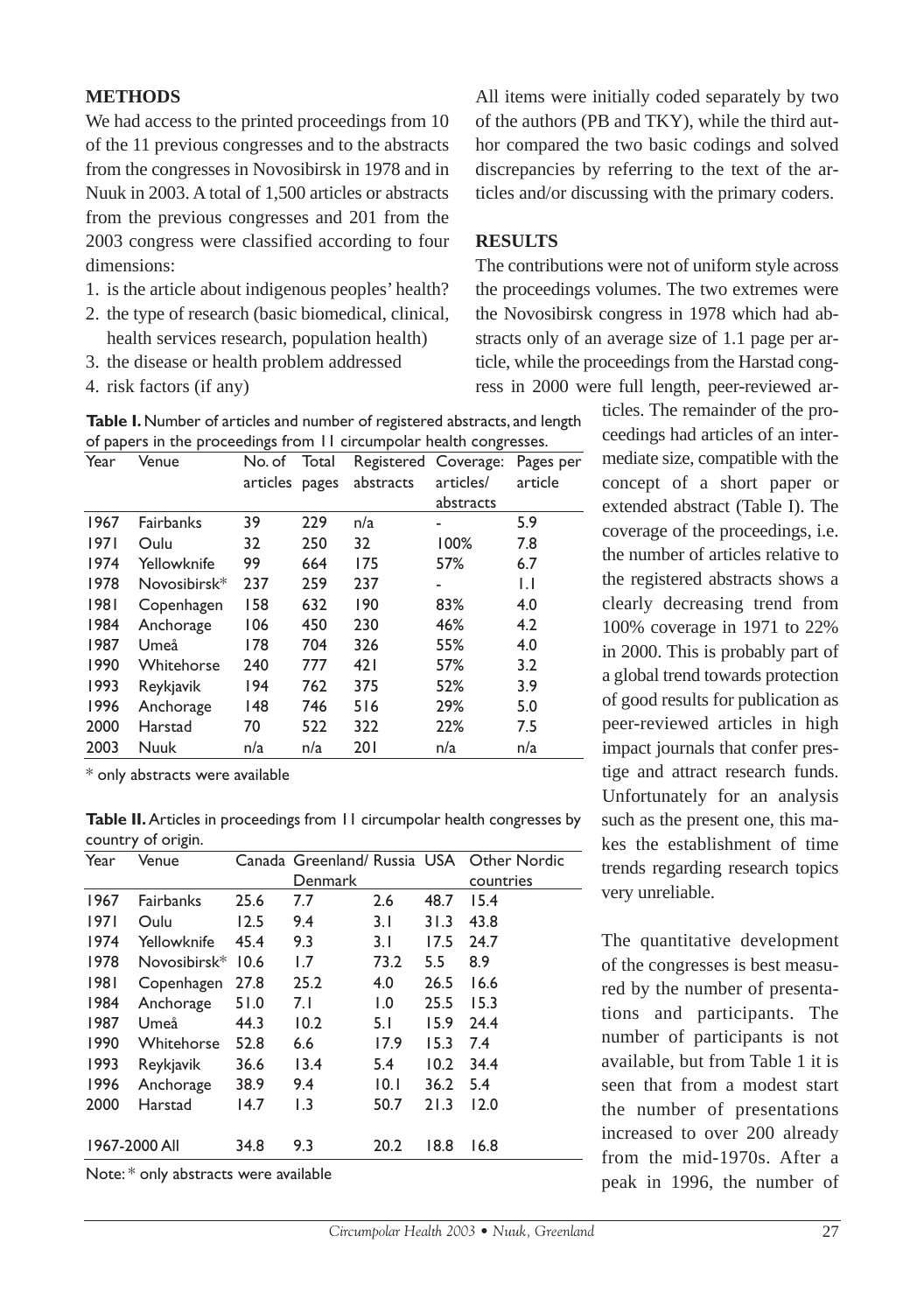presentations has been somewhat lower in 2000 and 2003. There is furthermore a certain geographical variation: congresses in North America and Russia have often attracted more presentations than those in the Nordic countries.

In general, contributions from the host country have dominated the proceedings, but with some exceptions. Contributions from the US dominated the first two congresses, contributions from Russia dominated the abstracts from Novosibirsk and the peer-reviewed articles from Harstad, while contributions from Canada dominated the remaining 7 volumes, including those arranged in the Nordic countries. A total of 34% of all articles are from Canada, ranging from 11% in 1978 (Novosibirsk) to 53% in 1990 (Whitehorse) (Table II).

Two thirds of the articles were related to the indigenous peoples of the Arctic and interestingly enough this proportion was constant over time. However, the proportion differed significantly among countries. Whereas 95% and 89% of the papers from Denmark/Greenland and Canada concerned indigenous peoples, this was only the case for 20% of papers from the Scandinavian countries excluding Denmark (Figure 2).

The major trends over the 35 year period with respect to research topics were a distinct increase in papers about the health services and decreases

|                   | <b>Health care</b><br>delivery | <b>Biology</b> and<br>epidemiology<br>of diseases |
|-------------------|--------------------------------|---------------------------------------------------|
| <b>Indigenous</b> | Canada<br>USA                  | Denmark/<br>Greenland                             |
| Non-indigenous    |                                | <b>Russia</b><br>Scandinavia                      |

Figure 3. Main research topic by country, 1967-2000.

in papers about topics related to human biology not directly relevant to public health. Throughout the 35 years each country has maintained its own research pattern, something that is evident to seasoned participants of the congresses (Figure 3). One third of all papers from Canada and the US are about health care of the indigenous population. A similarly large proportion of papers from Denmark and Greenland are studies among the indigenous population in Greenland. Finally, in Russia and the Nordic countries, the main research topic is the biology and epidemiology of diseases among non-indigenous people.



26 %

Russia

 $20%$ 

Scandinavia

In addition to the quantitative trends described above, it is our general impression from looking

> has been a gradual shift in focus during the last 35 years. In the beginning, articles were to a considerable extent descriptive: this is what the Arctic is like. Later, the focus shifted to comparisons of diseases among newcomers and indigenous peoples in the North. A gradual shift took place towards the study of human biology and risk factors for disease, and finally many studies of the late 1990s and 2000 deal with risk factors for risk

USA

Figure 2. Proportion of research concerned with indigenous peoples by

Canada

100%

80%

60%

40 %

20%

 $0\%$ 

Percent Indigenous

95%

Greenland/

Denmark